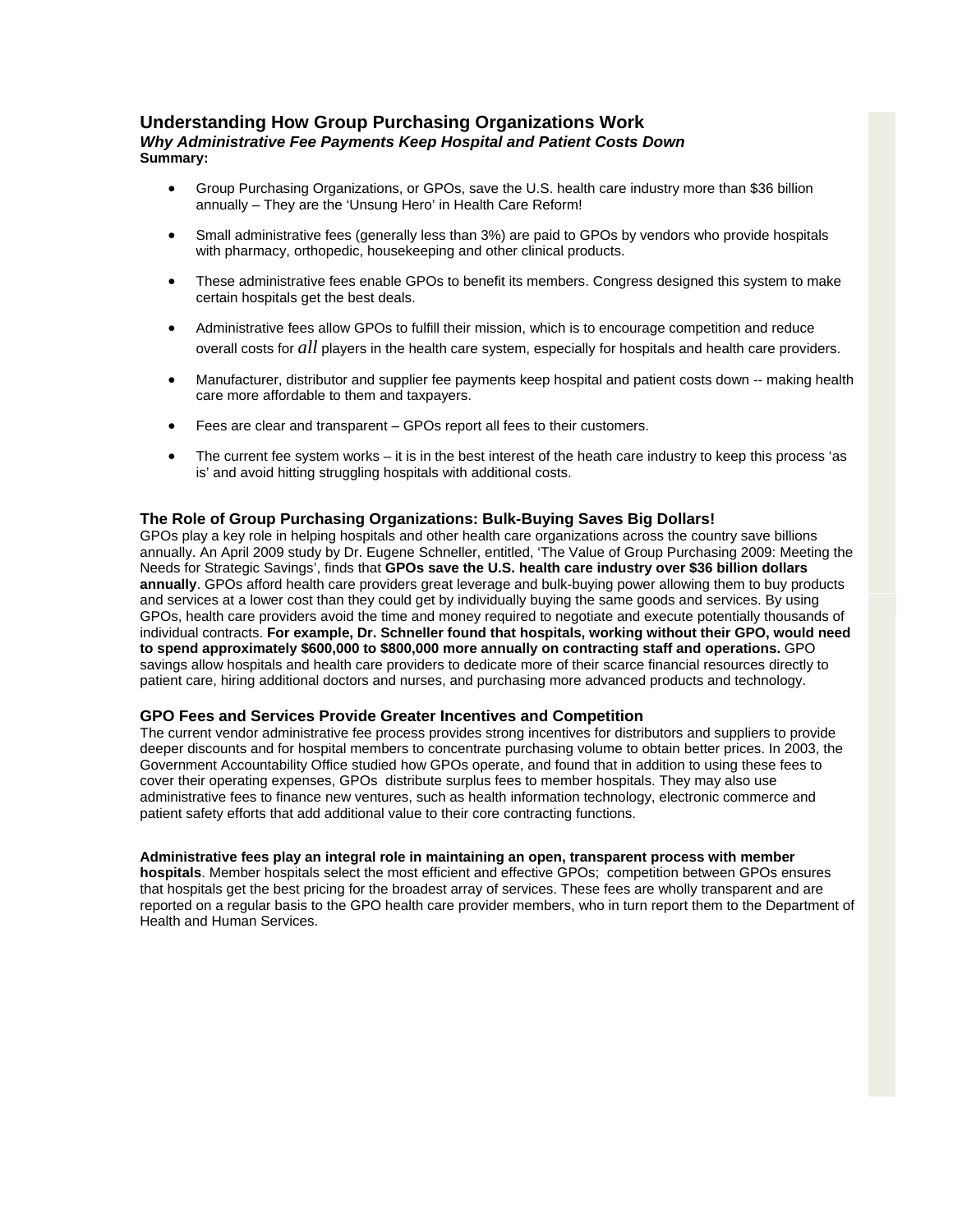# **A Complicated Process Made Simple: Understanding GPO Fees**

Group Purchasing Organizations: Contracting for the Best Value for Hospitals, nursing homes and other providers



The chart shows the movement of payments and services between GPOs, health care providers, and vendors (e.g., manufacturers, suppliers and distributors).

- The contracting services that GPOs provide to hospitals, other health care providers and product and/or service vendors are financed in part by administrative fees paid to GPOs by vendors (e.g., manufacturers, suppliers and distributors)  $\frac{(1)}{(1)}$  $\frac{(1)}{(1)}$  $\frac{(1)}{(1)}$ .
- **Known in the industry as administrative fees, these voluntary charges are generally based on the purchase price the health care provider pays for a product purchased through a GPO contract.** The fee is paid only when a GPO's healthcare provider, or member, uses a GPO contract for that vendor's product(s) or service(s), and not before.
- Administrative fees support a portion of GPO operating expenses. These fees are passed along to the health care provider as cash disbursement.
- Health care providers purchase products and services directly from suppliers; suppliers return rebates to heath care providers.
- Vendors pay GPOs administrative fees to negotiate contracts for medical devices, products and services that will be purchased by hospitals. This helps them avoid significant costs associated with individual negotiations with thousands of hospitals, in turn lowering overall healthcare costs.
- Some organizations return administrative fees as dividends to their member health care providers; some GPOs use them to work with health care providers to improve the quality and safety of patient care.
- **Limiting GPO administrative fees would require hospitals to pay more so that GPOs could continue to operate and negotiate on their behalf. This would require billions of additional dollars and penalize vulnerable hospitals struggling to make ends meet during a time of declining reimbursements and negative economic performance.**

#### **The Current System Works and Should Remain Unchanged!**

Enacted by Congress in 1987, the Medicare and Medicaid Patient Protection Act 1987 allows GPOs to charge administrative fees to suppliers while providing services to hospitals. In 1991, the Department of Health and Human Services produced "Safe Harbor" regulations, reflecting Congress' intent to permit contract administration fees. "Safe Harbor" regulations describe how health care providers are required to structure their financial transactions so that they comply with federal law. In addition, Congress also passed a "Safe Harbor" for "discounts" at the same time.

The "Safe Harbor Provision" states: "GPOs may be allowed to provide goods or services to a hospital or health care provider as long as both of the following two standards are met:

1. The GPO must have a written agreement with each hospital or health care provider, that provides for either of the following agreements: (a) The vendor from which the hospital or health care provider will purchase goods or services will pay a fee to the GPO of 3 percent or less of the purchase price of the